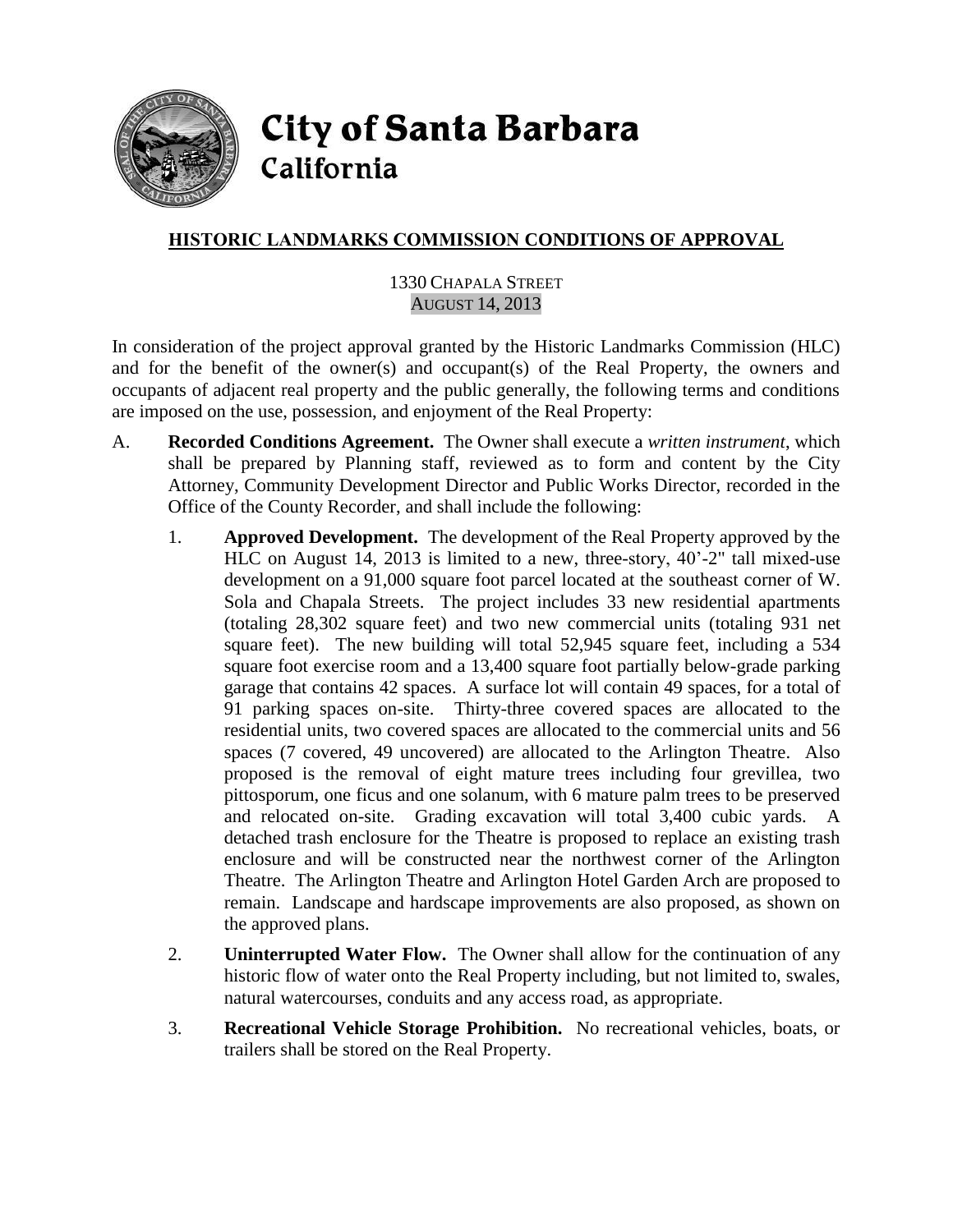HLC CONDITIONS OF APPROVAL 1330 CHAPALA STREET "ARLINGTON VILLAGE" AUGUST 14, 2013 PAGE 2 OF 14

- 4. **Landscape Plan Compliance.** The Owner shall comply with the Landscape Plan approved by the HLC. Such plan shall not be modified unless prior written approval is obtained from the HLC. The landscaping on the Real Property shall be provided and maintained in accordance with said landscape plan, including any tree protection measures. If said landscaping is removed for any reason without approval by the HLC, the owner is responsible for its immediate replacement.
- 5. **Storm Water Pollution Control and Drainage Systems Maintenance.** Owner shall maintain the drainage system and storm water pollution control devices in a functioning state. Should any of the project's surface or subsurface drainage structures or storm water pollution control methods fail to capture, infiltrate, and/or treat water, or result in increased erosion, the Owner shall be responsible for any necessary repairs to the system and restoration of the eroded area. Should repairs or restoration become necessary, prior to the commencement of such repair or restoration work, the Owner shall submit a repair and restoration plan to the Community Development Director to determine if an amendment or a new Building Permit is required to authorize such work. The Owner is responsible for the adequacy of any project-related drainage facilities and for the continued maintenance thereof in a manner that will preclude any hazard to life, health, or damage to the Real Property or any adjoining property.
- 6. **Truck Access and Management Plan.** The development shall comply with the Truck Access and Management Plan prepared by Associated Transportation Engineers and dated July 25, 2013 and the following conditions:
	- a. For any activity, all trucks and buses associated with Arlington Theatre events shall be scheduled to arrive and depart outside of peak traffic hours of 7 am through 9 am and 4 pm through 6 pm.
	- b. All trucks and buses associated with Arlington Theatre events shall leave the site for temporary storage upon completion of performance stage set up, and return after performances to reload equipment to trucks.
	- c. Vehicles shall be limited to one truck and one bus onsite at a time. Events that require multiple trucks or buses shall be staggered with the additional vehicles staged on W. Sola St.
	- d. Permits for a "No Parking" area to facilitate staging on Sola St. shall be obtained from the City Public Works Department no less than 72 hours in advance of the event day.
	- e. Thirteen parking spaces within the Arlington parking lot shall be reserved and blocked to facilitate truck movements, parking and loading per figure 2 of the Truck Access and Management Plan.
	- f. Trucks and buses shall be removed from the Arlington site after completion of unloading.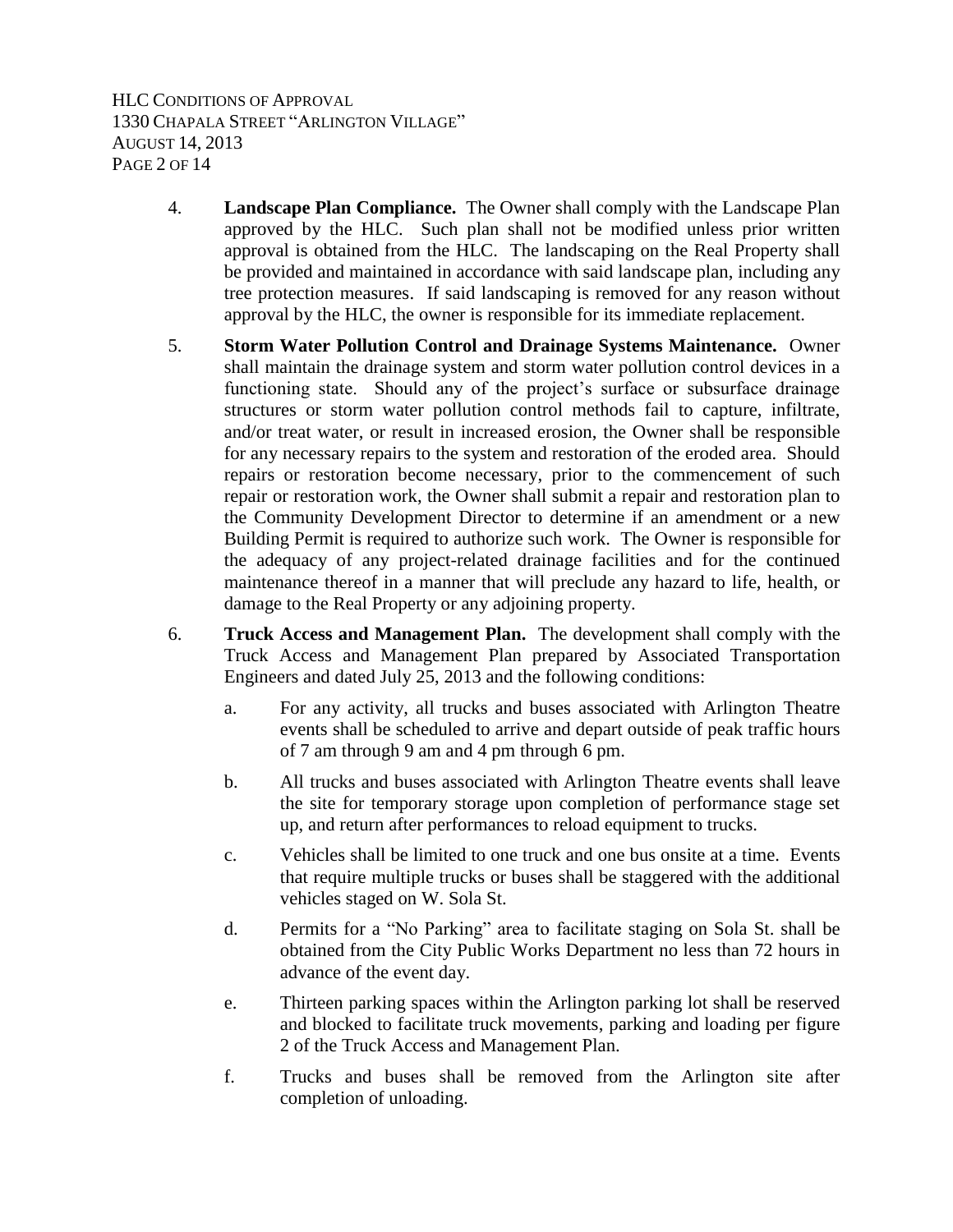- g. The designated parking area for trucks and buses shall be coned off on the Arlington Site to facilitate loading and unloading per figure 3 of the Truck Access and Management Plan.
- h. The Arlington Theatre operators shall employ traffic and parking personnel to supervise unloading and loading activities, enforce parking restrictions, manage truck and bus ingress and egress from the site, and monitor parking lot circulation.
- i. An orientation meeting shall take place between the Theatre operators and traffic control personnel prior to the first event season after project occupation to review management plan components of the Truck Access and Management Plan.
- j. A monitor shall be hired during the first event season after project completion to determine if the Truck Access and Management Plan is working as intended. The monitoring firm is to prepare a summary report documenting operations after each event. A final report is to be submitted to Public Works Transportation staff one year after the occupied project's first event, summarizing all season operations and providing any recommended operational adjustments.
- k. Follow-up meetings between the Theatre operators and traffic monitor personnel shall be scheduled as necessary to review each monitoring report and recommend fine tune management components to City staff.
- 7. **Residential Permit Parking Program.** Residents shall not participate in the Residential Permit Parking Program.
- 8. **Common Area Maintenance.** All common/shared areas shall be kept open, available and maintained in the manner in which it was designed and permitted.
- 9. **Areas Available for Parking.** All parking areas and access thereto shall be kept open and available in the manner in which it was designed and permitted except as outlined in the Truck Access and Management Plan.
- B. **Final Design Review.** In addition to the items identified in the HLC motion granting Project Design Approval, the following items shall be satisfactorily addressed in the final design plans prior to Final Approval by the HLC.
	- 1. **Tree Removal and Replacement.** All trees removed, except fruit trees and street trees approved for removal without replacement by the Parks Department, shall be replaced on-site on a one-for-one basis with minimum 24-inch box sized or 15 gallon size tree(s) of an appropriate species or like species, as determined by the HLC, in order to maintain the site's visual appearance and reduce impacts resulting from the loss of trees.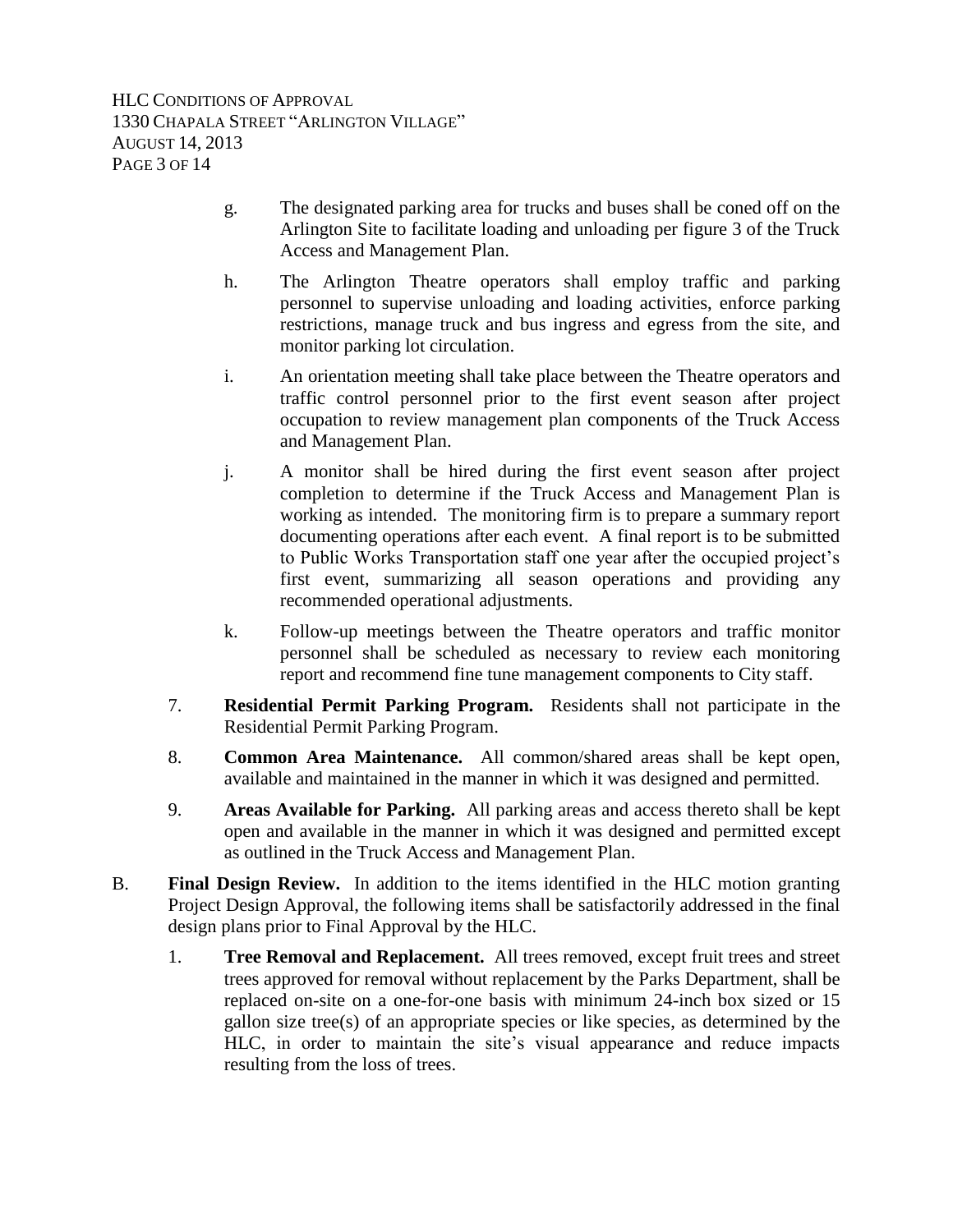- 2. **Tree Relocation.** The five existing Phoenix canariensis tree(s) and one Washingtonia robusta tree shall be relocated on the Real Property and shall be fenced and protected during construction.
- 3. **Tree Protection Measures.** The landscape plan and grading plan shall include the following tree protection measures:
	- a. **Tree Protection.** All trees not indicated for removal on the approved Tree Protection & Removal Plan shall be preserved, protected, and maintained, in accordance with the Tree Protection Plan and/or any related Conditions of Approval.
	- b. **Landscaping Under Trees.** Landscaping under the tree(s) shall be compatible with the preservation of the tree(s), as determined by the HLC.
	- c. **Tree Protection Plan.** The recommendations/conditions contained in the Tree Protection Plan prepared by Courtney Jane Miller, dated July 24, 2013, shall be implemented.
	- d. **Tree Replacement.** Any tree that is identified to remain in place or be relocated on-site that is subsequently damaged, lost or dies within two years of Occupancy of the project, shall be replaced at a three to one (3:1) ratio with replacement species and size to be approved by the HLC.

# e. **During Construction**.

- (1) All trees within 25 feet of proposed construction activity shall be fenced six feet outside the dripline for protection.
- (2) No grading shall occur within six feet of the dripline(s) of the existing tree(s).
- (3) A qualified Arborist shall be present during any excavation beneath the dripline(s) of the tree(s) which are required to be protected. All excavation within the dripline(s) of the tree(s) shall be minimized and shall be done with hand tools.
- (4) Any roots encountered shall be cleanly cut and sealed with a treeseal compound.
- (5) Any root pruning and trimming shall be done under the direction of a qualified Arborist.
- (6) No heavy equipment, storage of materials or parking shall take place within six feet of the dripline of any tree(s).
- 4. **Screened Backflow Device.** The backflow devices for fire sprinklers, solar panels and/or irrigation systems shall be provided in a location screened from public view or included in the exterior wall of the building, as approved by the HLC.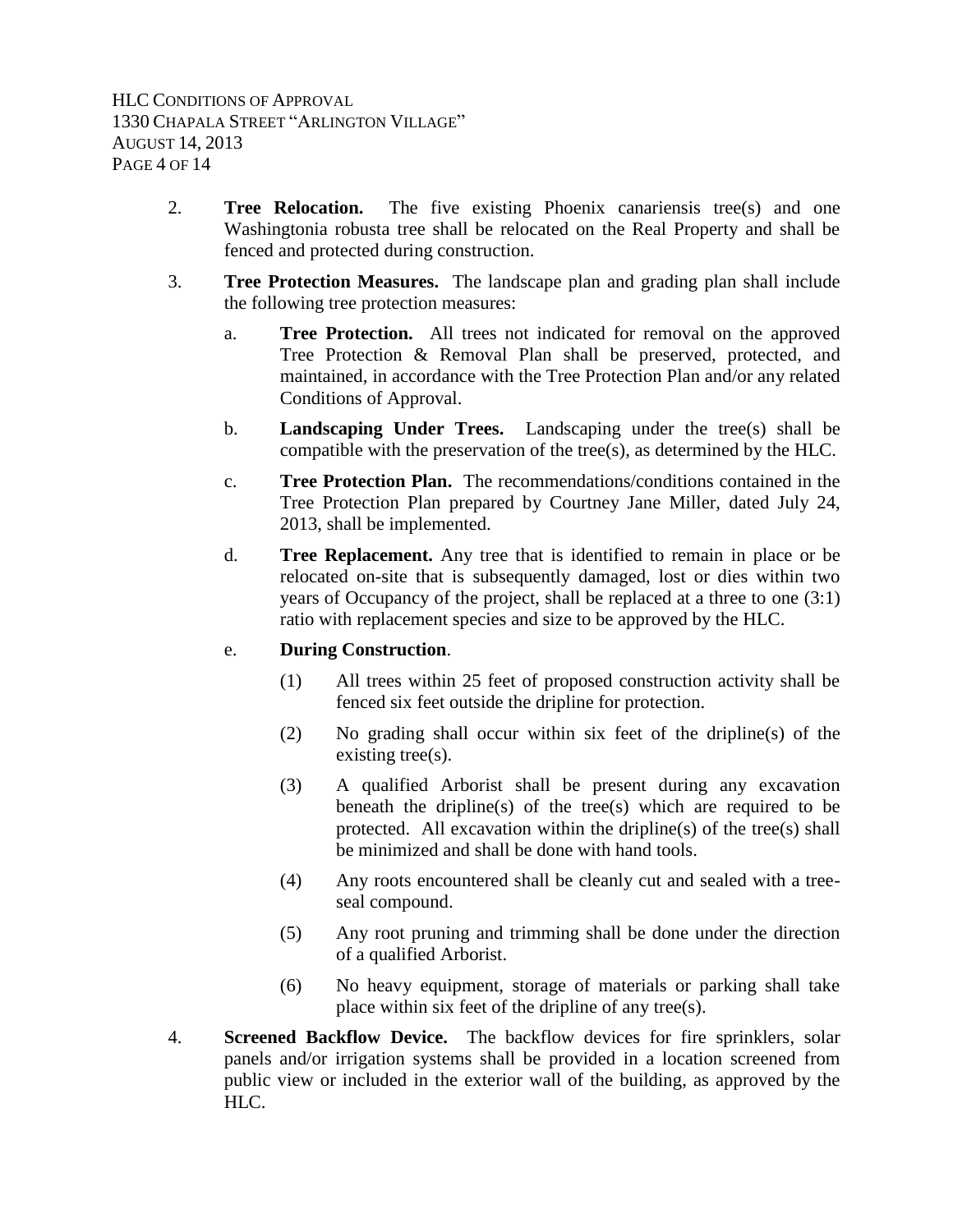HLC CONDITIONS OF APPROVAL 1330 CHAPALA STREET "ARLINGTON VILLAGE" AUGUST 14, 2013 PAGE 5 OF 14

- 5. **Location of Dry Utilities.** Dry utilities (e.g. above-ground cabinets) shall be placed on private property unless deemed infeasible for engineering reasons. If dry utilities must be placed in the public right-of-way, they shall painted "Malaga Green," and if feasible, they shall be screened as approved by HLC.
- 6. **Trash Enclosure Provision.** A trash enclosure with adequate area for recycling containers (an area that allows for a minimum of 50 percent of the total capacity for recycling containers) and green waste containers shall be provided on the Real Property and screened from view from surrounding properties and the street. Said enclosure shall be approved by MarBorg and the City of Santa Barbara Environmental Services Division.

Dumpsters and containers with a capacity of 1.5 cubic yards or more shall not be placed within five (5) feet of combustible walls, openings, or roofs, unless protected with fire sprinklers.

- 7. **Historic Resource Report.** Prior to final approval of the project by the HLC, the items identified in Section 10.1 of the Historic Structures Report prepared by Post/Hazeltine Associates and dated April 25, 2013, shall be addressed.
- 8. **Enhanced Pavement.** Identify all areas or enhanced or permeable pavement. Provide details on scoring patterns, colors, etc.
- 9. **Solar Energy Systems.** Identify and detail any proposed solar panels, systems or equipment for the project. Regardless of whether a solar energy system is currently proposed, all projects are recommended to show a "potential future solar energy system installation location" if feasible for the site. Plans are recommended to show at least 300 square feet of roof space with good sun exposure free of rooftop equipment for potential future solar energy system installation if feasible
- 10. **Storm Water Management.** Details on project compliance with Tier 3 Storm Water Management requirements shall be included on the final plans reviewed by the HLC.
- 11. **Project Directory**. A project directory, including map and parking directional signs, listing all units on-site shall be indicated on the project plans. This directory shall be lit sufficiently for readability for site visitors and placed in a location or locations acceptable to the Fire Department, shall meet current accessibility requirements, and is subject to Sign Committee Approval.
- 12. **Truck Access and Management Plan.** The project plans shall include a copy of the Truck Access and Management Plan prepared by Associated Transportation Engineers and dated July 25, 2013, including any associated diagrams.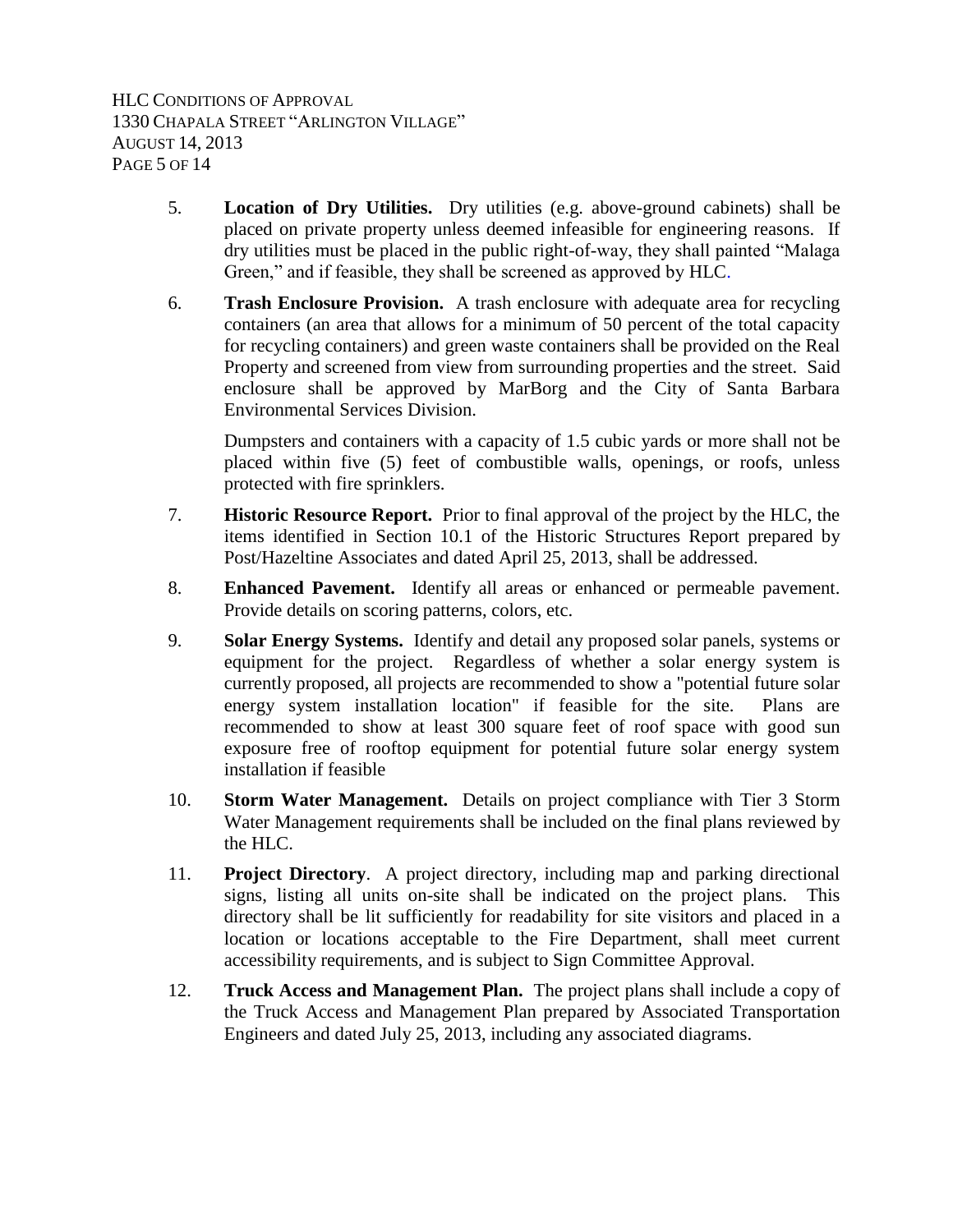HLC CONDITIONS OF APPROVAL 1330 CHAPALA STREET "ARLINGTON VILLAGE" AUGUST 14, 2013 PAGE 6 OF 14

C. **Requirements Prior to Permit Issuance.** The Owner shall submit the following, or evidence of completion of the following, for review and approval by the Department listed below prior to the issuance of any permit for the project. Some of these conditions may be waived for demolition or rough grading permits, at the discretion of the department listed. Please note that these conditions are in addition to the standard submittal requirements for each department.

#### 1. **Public Works Department**.

a. **Public Improvements.** Public improvements are required for this project and shall be submitted to the Public Works Department for review and approval. Plans shall be submitted separately from plans submitted for a Building Permit, and shall be prepared by a licensed civil engineer registered in the State of California. Any design changes to the project or improvements in the right-of-way as a result of Public Works review of the public improvements shall require review after final by the HLC.

As determined by the Public Works Department, the improvements may include, but are not limited to, new and/or remove and replace to City standards, the following: sidewalk, driveway aprons modified to meet Title 24 requirements with widths to be determined by the City Traffic Engineer, curb and gutter, access ramp(s), asphalt concrete or concrete pavement on aggregate base or crack seal to the centerline of the street along entire subject property frontage and slurry seal a minimum of 20 feet beyond the limits of all trenching, connection to and/or relocation or extension of water and sewer mains and utilities, installation of new residential/commercial fire hydrant(s), public drainage improvements with supporting drainage calculations and/or hydrology report for installation of drainage pipe or connection to existing City or County storm drain, supply and install City standard Dome Style (or other) street light(s), coordinate with Public Works staff and Edison to retire light standard from existing utility pole, preserve and/or reset survey monuments, protect and relocate existing contractor stamps to parkway, supply and install directional/regulatory traffic control signs per the CA MUTCD during construction, supply and install new street name sign(s), storm drain stenciling, improvement of the MTD bus stop consistent with current MTD bus stop standards and amenities provided by the neighborhood type stop described in the City Urban Design Guidelines (benches, trash receptacles, shelters with night lighting, decorative hardscape surface, and concrete pads to meet ADA requirements) on Sola Street, new street trees and tree grates, and provide adequate positive drainage from site.

Any work in the public right-of-way requires a Public Works Permit.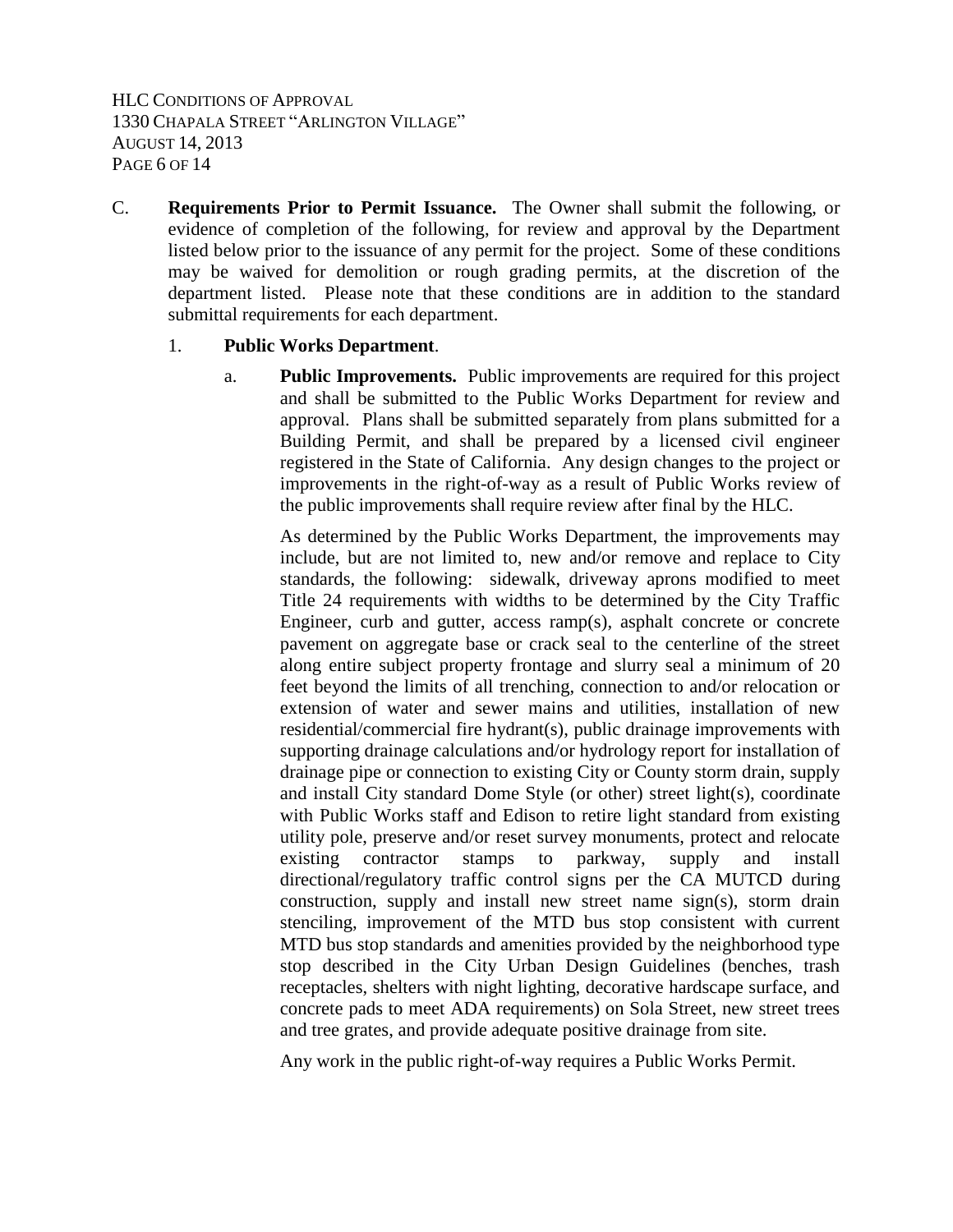HLC CONDITIONS OF APPROVAL 1330 CHAPALA STREET "ARLINGTON VILLAGE" AUGUST 14, 2013 PAGE 7 OF 14

- b. **Water Rights Assignment Agreement.** The Owner shall assign to the City of Santa Barbara the exclusive right to extract ground water from under the Real Property in an *Agreement Assigning Water Extraction Rights*. Engineering Division Staff prepares said agreement for the Owner's signature.
- c. **Drainage and Water Quality.** The project is required to comply with Tier 3 of the Storm Water Management Plan (treatment). The Owner shall submit drainage calculations and/or worksheets from the Storm Water BMP Guidance Manual for Post Construction Practices prepared by a registered civil engineer or licensed architect demonstrating that the new development will comply with the City's Storm Water Management Plan. Project plans for grading, drainage, storm water facilities and treatment methods, and project development, shall be subject to review and approval by the City Building Division and Public Works Department. Sufficient engineered design and adequate measures shall be employed to ensure that no significant construction-related or long-term effects from increased runoff, erosion and sedimentation, urban water pollutants (including, but not limited to trash, hydrocarbons, fertilizers, bacteria, etc.), or groundwater pollutants would result from the project.

The Owner shall provide an Operations and Maintenance Procedure Plan (describing replacement schedules for pollution absorbing pillows, etc.) for the operation and use of the storm drain surface pollutant interceptors. The Plan shall be reviewed and approved consistent with the Storm Water Management Plan BMP Guidance Manual.

d. **Haul Routes Require Separate Permit.** Apply for a Public Works permit to establish the haul route(s) for all construction-related trucks with a gross vehicle weight rating of three tons or more entering or exiting the site. The Haul Routes shall be approved by the Transportation Manager.

The Public Works Department shall consider closing Sola Street from State Street to Chapala Street in order to facilitate construction at the site.

- e. **Construction-Related Truck Trips.** Construction-related truck trips for trucks with a gross vehicle weight rating of three tons or more shall not be scheduled during peak hours (7:00 a.m. to 9:00 a.m. and 4:00 p.m. to 6:00 p.m.) in order to help reduce truck traffic on adjacent streets and roadways.
- f. **Vehicle Access.** Vehicles exiting to Chapala Street shall be restricted to right turns only, and a NO LEFT TURN sign shall be posted and maintained on-site advising motorists of this restriction and shall be shown on the approved plans.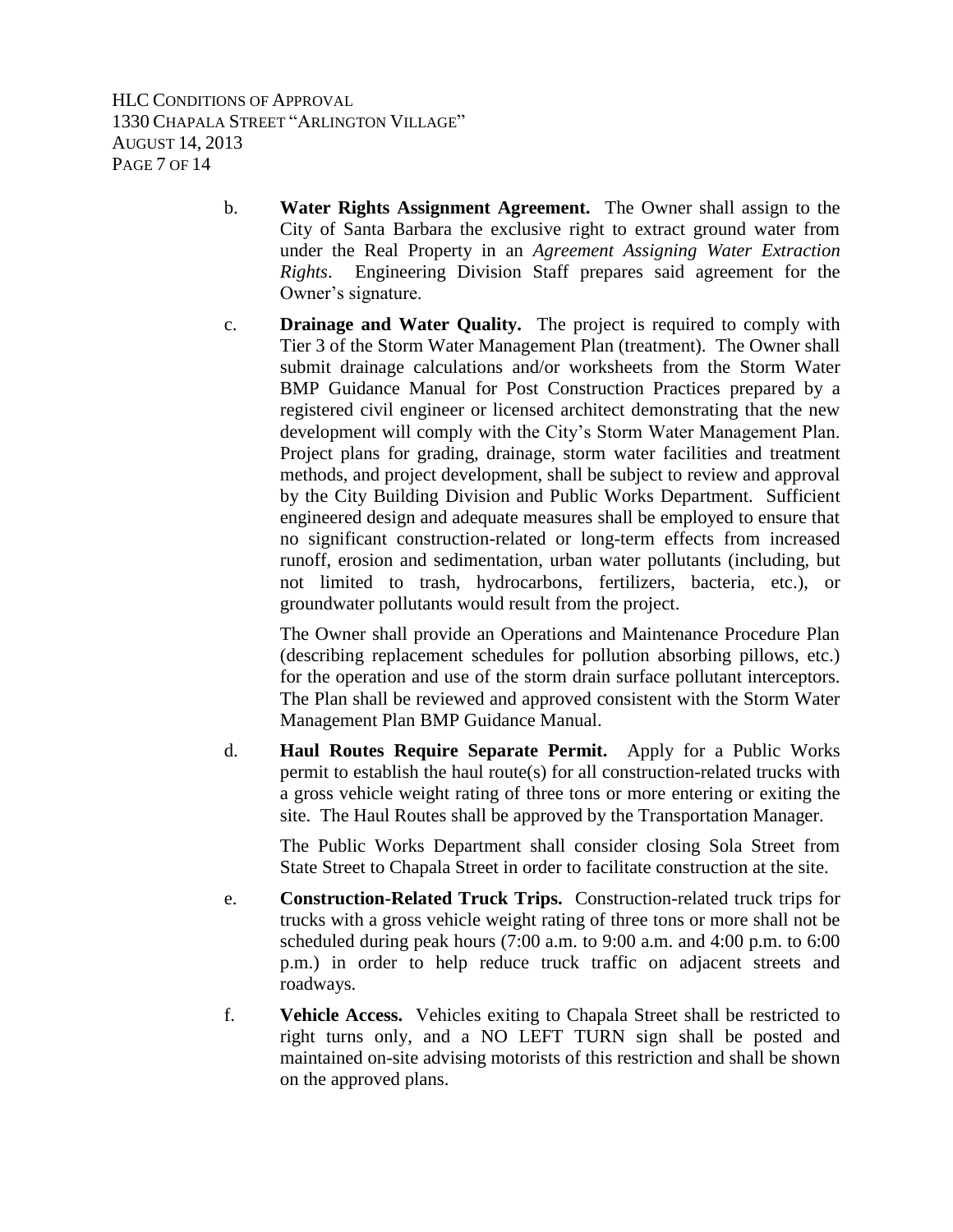g. **Stop Sign.** A "STOP" sign and painted stop bar with "Stop" legend shall be installed at the main Chapala Street exit and shown on the approved plans.

# h. **Bicycle Parking**.

- (1) **Residential**: Provide 16 covered secure bicycle parking spaces on the first floor of the development for residents. For residential bicycle parking, it is preferred that at least a portion be provided in bicycle lockers, a bicycle room, or similar covered and lockable storage on the first floor of the residential development. Their size and location shall be approved by the Transportation Manager.
- (2) **Commercial**. Provide one (1) bicycle parking space for every seven (7) vehicle parking spaces allocated to the commercial portion of the project. As currently designed, this would require seven (7) bicycle spaces. Their size and location shall be approved by the Transportation Manager.

# 2. **Community Development Department.**

- a. **Recordation of Agreements.** The Owner shall provide evidence of recordation of the written instrument that includes all of the Recorded Conditions identified in condition A "Recorded Conditions Agreement" to the Community Development Department prior to issuance of any building permits.
- b. **Archaeological Monitoring Contract.** Submit a contract with an archaeologist from the most current City Qualified Archaeologists List for monitoring during all ground-disturbing activities associated with the project, including, but not limited to, grading, excavation, trenching vegetation or paving removal and ground clearance in the areas identified in the Phase 1 Archaeological Resources Report prepared for this site by David Stone, dated May 2013. The contract shall be subject to the review and approval of the Environmental Analyst.

The archaeologist's monitoring contract shall include the provisions identified in condition C.2.c "Requirement for Archaeological Resources" below.

c. **Requirement for Archaeological Resources.** The following information shall be printed on the grading plan:

If archaeological resources are encountered or suspected, work shall be halted or redirected immediately and the Planning Division shall be notified. The archaeologist shall assess the nature, extent, and significance of any discoveries and develop appropriate management recommendations for archaeological resource treatment, which may include, but are not limited to, redirection of grading and/or excavation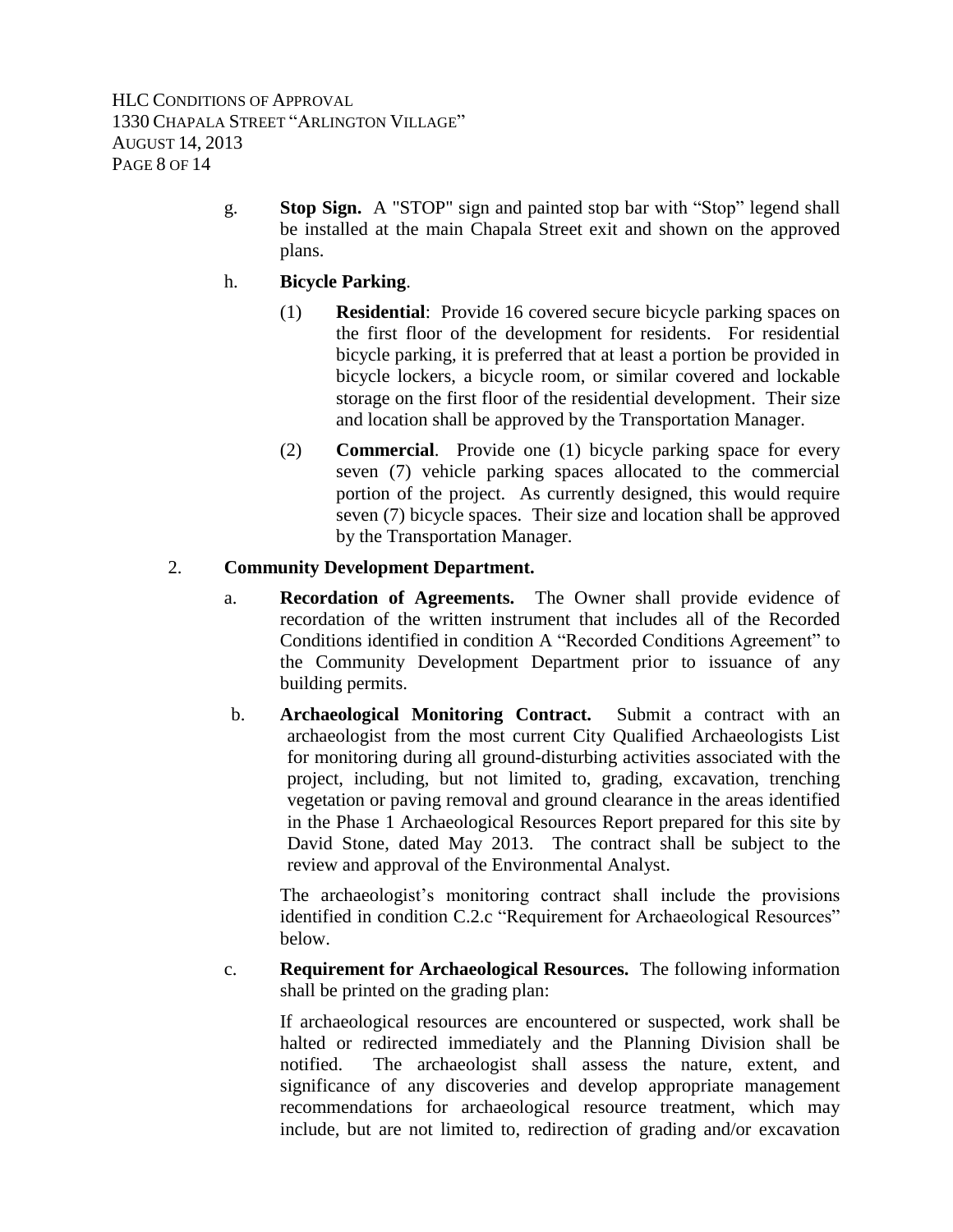HLC CONDITIONS OF APPROVAL 1330 CHAPALA STREET "ARLINGTON VILLAGE" AUGUST 14, 2013 PAGE 9 OF 14

> activities, consultation and/or monitoring with a Barbareño Chumash representative from the most current City Qualified Barbareño Chumash Site Monitors List, etc.

> If the discovery consists of possible human remains, the Santa Barbara County Coroner shall be contacted immediately. If the Coroner determines that the remains are Native American, the Coroner shall contact the California Native American Heritage Commission. A Barbareño Chumash representative from the most current City Qualified Barbareño Chumash Site Monitors List shall be retained to monitor all further subsurface disturbance in the area of the find. Work in the area may only proceed after the Planning Division grants authorization.

> If the discovery consists of possible prehistoric or Native American artifacts or materials, a Barbareño Chumash representative from the most current City Qualified Barbareño Chumash Site Monitors List shall be retained to monitor all further subsurface disturbance in the area of the find. Work in the area may only proceed after the Planning Division grants authorization.

- d. **Prepare a Structural Crack Survey and Video Reconnaissance**. At least twenty (20) days prior to the issuance of a building permit, Owner shall notify owners and occupants of structures within 100 feet of the project site property lines of the opportunity to participate in a structural crack survey and video reconnaissance of their property. Prior to the issuance of a building permit, Owner shall prepare a structural crack survey and video reconnaissance of the property of those owners or occupants who express a desire to participate in the survey. The purpose of the survey shall be to document the existing condition of neighboring structures within 100 feet of the project site property line and more than 50 years old. After construction, a follow-up structural crack survey and video reconnaissance of the property of those owners and occupants who elected to participate in the survey shall be prepared. Prior to issuance of a certificate of occupancy, Owner shall meet with the owners and occupants who elected to participate in the survey to determine whether any structural damage has occurred due to demolition, grading or construction at the project site.
- e. **Shoring Design.** Special design of the shoring is required to minimize the potential for deflection that may damage adjacent structures. A structural/civil engineer knowledgeable in this type of construction shall be retained to design the shoring and underpinning.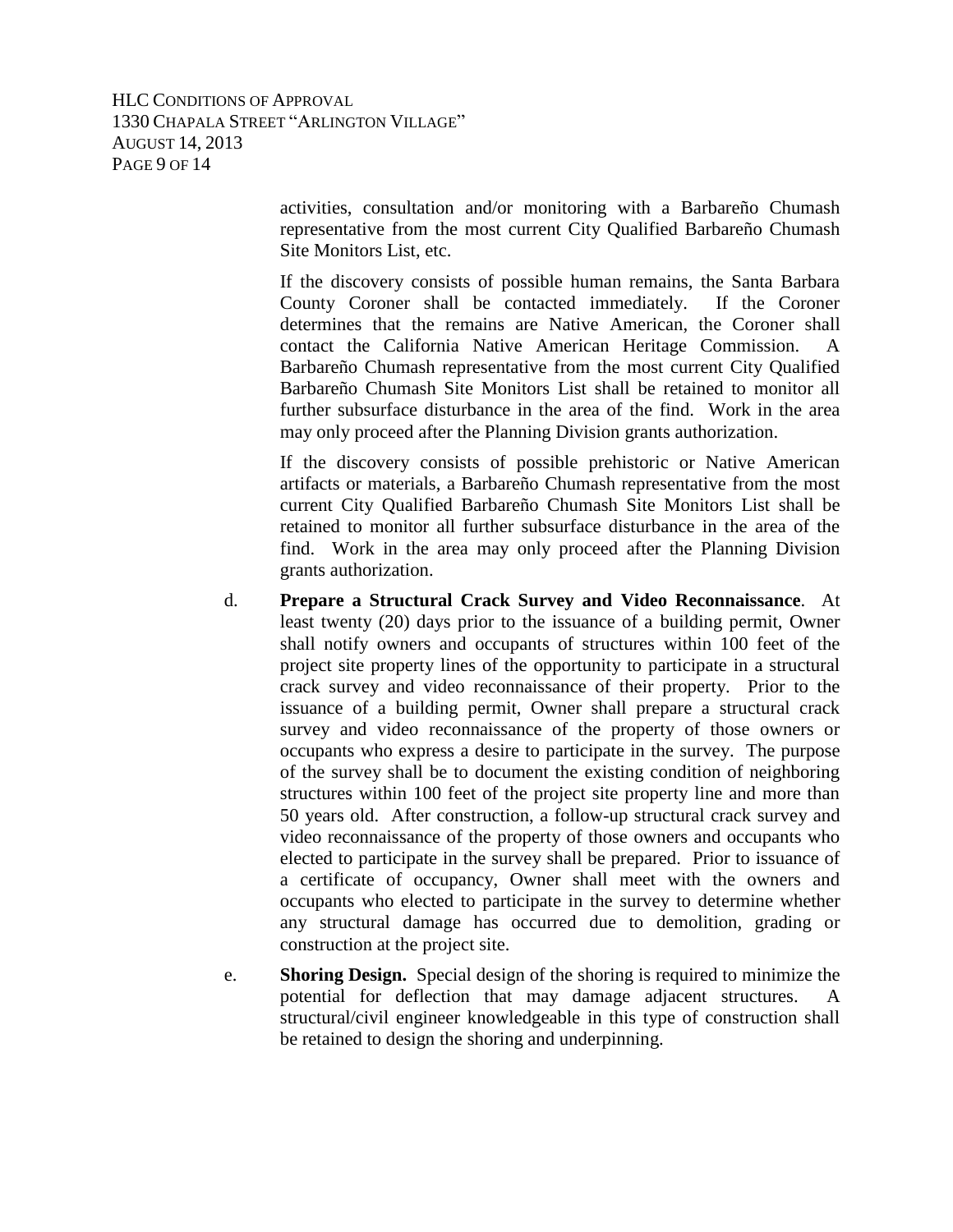- f. **Solid Waste Management Plan.** The Applicant shall develop and implement a solid waste management plan that identifies feasible measures to address the operation of the Project, which may include, but is not limited to, the following:
	- (1) Provision of space and/or bins for storage of recyclable materials within the project site. This information shall be shown on the building plans and installed as a part of the proposed project's improvements.
	- (2) Development and implementation of a plan for collection of recyclable materials on a regular basis.
	- (3) Development of source reduction measures, indicating the method and amount of expected reduction.
	- (4) Implementation of a monitoring program (quarterly, bi-annually) to attain and maintain a 50-80% minimum participation in recycling efforts.
	- (5) Implementation of a composting landscape waste reduction program.
- g. **Contractor and Subcontractor Notification.** The Owner shall notify in writing all contractors and subcontractors of the site rules, restrictions, and Conditions of Approval. Submit a draft copy of the notice to the Planning Division for review and approval.
- h. **Neighborhood Notification Prior to Construction.** At least twenty (20) days prior to commencement of construction, the contractor shall provide written notice to all property owners, businesses, and residents within 300 feet of the project area. The notice shall contain a description of the project, the construction schedule, including days and hours of construction, the name and phone number of the Contractor(s), site rules and Conditions of Approval pertaining to construction activities, and any additional information that will assist Building Inspectors, Police Officers and the public in addressing problems that may arise during construction.

Submit a draft copy of the notice to the Planning Division for review and approval. .The language of the notice and the mailing list shall be reviewed and approved by the Planning Division prior to being distributed. An affidavit signed by the person(s) who compiled the mailing list shall be submitted to the Planning Division.

i. **Design Review Requirements.** Plans shall show all design, landscape and tree protection elements, as approved by the HLC and all elements/specifications shall be implemented on-site.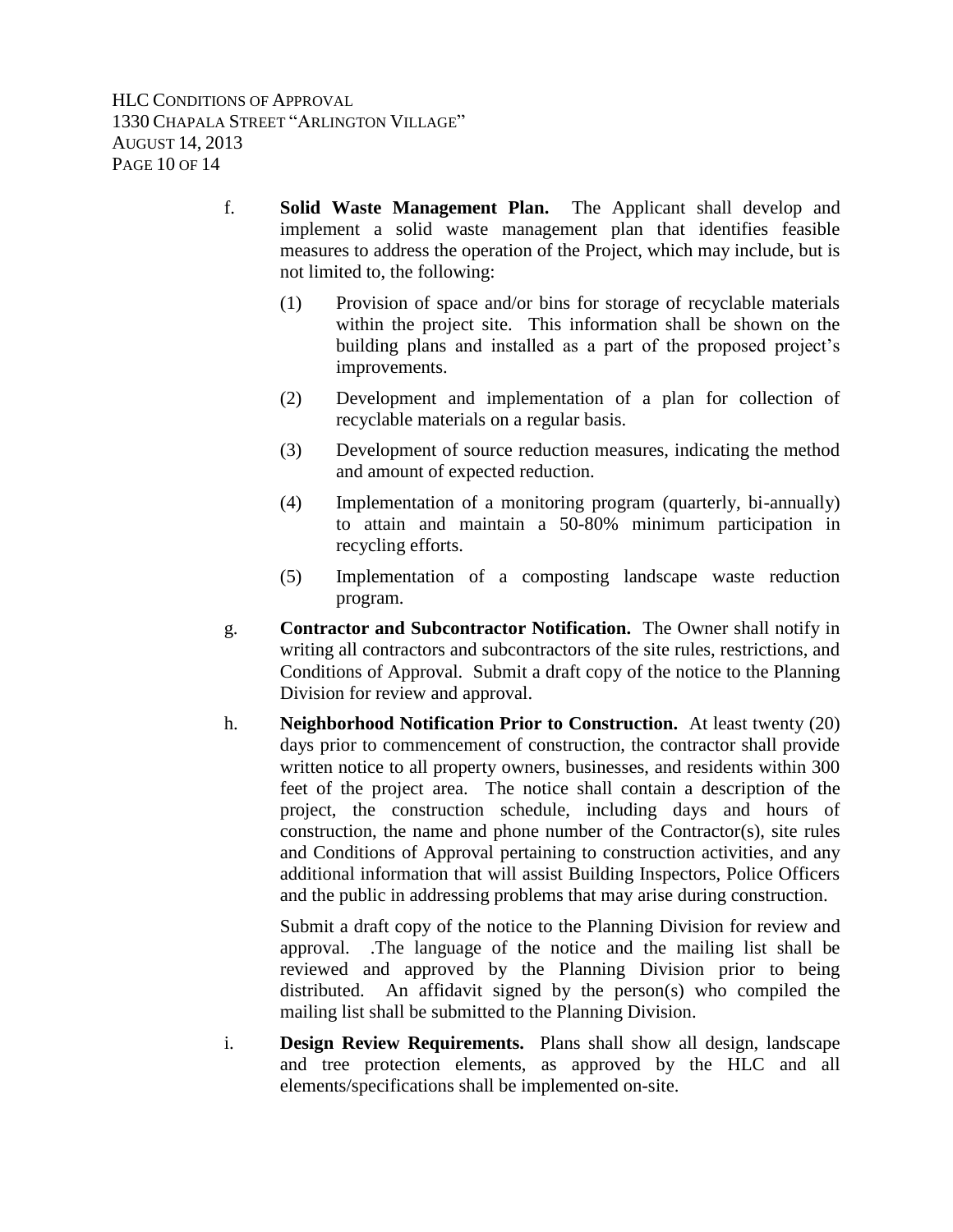HLC CONDITIONS OF APPROVAL 1330 CHAPALA STREET "ARLINGTON VILLAGE" AUGUST 14, 2013 PAGE 11 OF 14

- j. **Acoustic Report.** An acoustic report compliant with 2007 CBC section 1207.11.2 shall provide specific construction requirements so "Interior noise levels attributable to exterior sources shall not exceed 45 dB in any habitable room"
- k. **Conditions on Plans/Signatures.** These conditions of approval shall be provided on a full size drawing sheet as part of the drawing sets. A statement shall also be placed on the sheet as follows: The undersigned have read and understand the required conditions, and agree to abide by any and all conditions which are their usual and customary responsibility to perform, and which are within their authority to perform.

Signed:

| <b>Property Owner</b> |      |      |             | Date        |    |
|-----------------------|------|------|-------------|-------------|----|
| Contractor            |      | Date |             | License No. |    |
| Architect             |      | Date |             | License No. |    |
| gineer                | Date |      | License No. |             | En |

- D. **Construction Implementation Requirements.** All of these construction requirements shall be carried out in the field by the Owner and/or Contractor for the duration of the project construction, including demolition and grading.
	- 1. **Construction Contact Sign.** Immediately after Building permit issuance, signage shall be posted at the points of entry to the site that list the contractor(s) name, contractor(s) telephone number(s), construction work hours, site rules, and construction-related conditions, to assist Building Inspectors and Police Officers in the enforcement of the conditions of approval. Said sign shall not exceed six feet in height from the ground if it is free-standing or placed on a fence; said sign shall not exceed 24 square feet.
	- 2. **Sandstone Curb Recycling.** Any existing sandstone curb in the public right-ofway that is removed and not reused shall be carefully salvaged and delivered to the City Corporation Annex Yard on Yanonali Street.
	- 3. **Construction Hours.** Construction (including preparation for construction work) shall only be permitted Monday through Friday between the hours of 7:00 a.m. and 5:00 p.m. and Saturdays between the hours of 8:00 a.m. and 4:00 p.m., excluding the following holidays: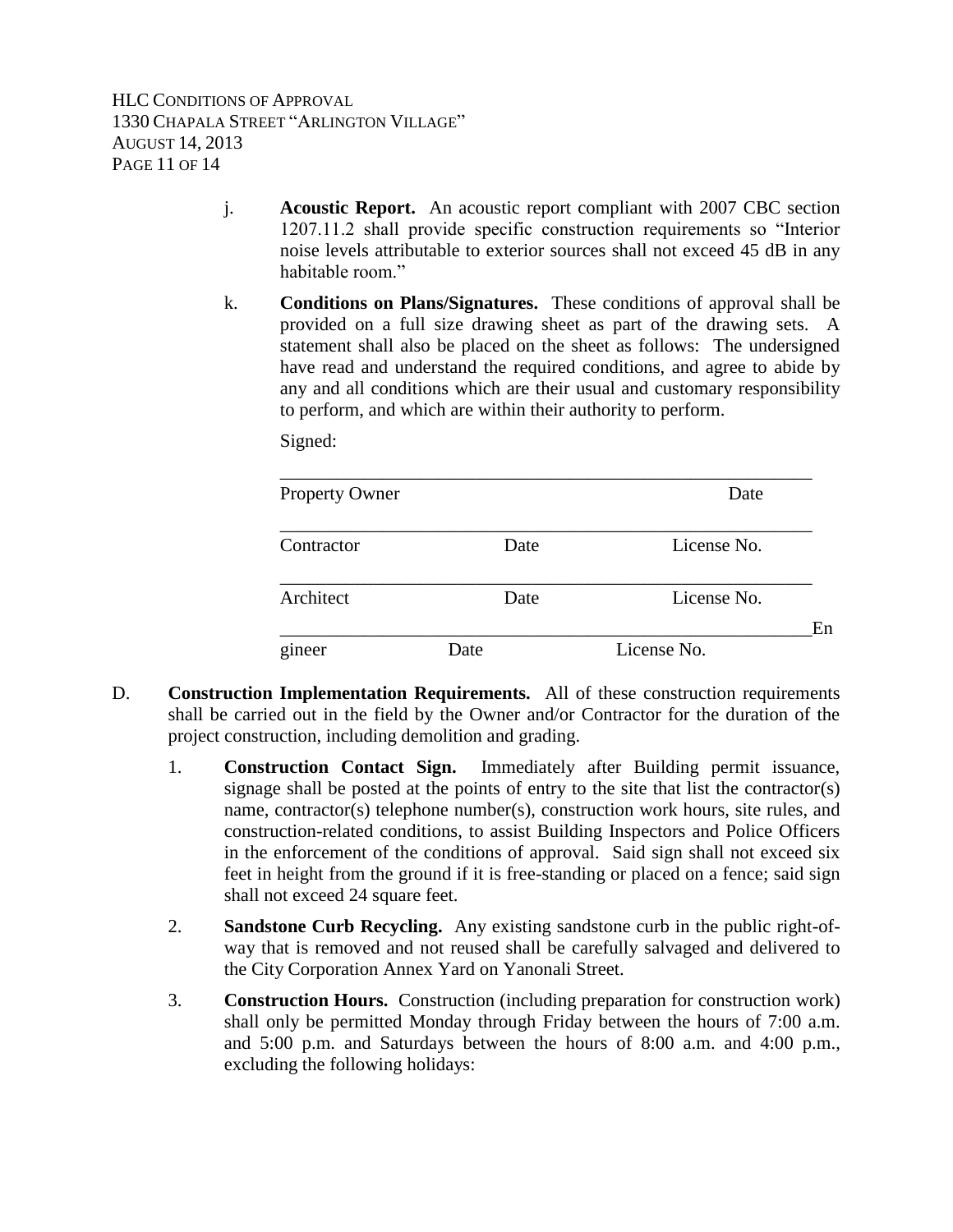### HLC CONDITIONS OF APPROVAL 1330 CHAPALA STREET "ARLINGTON VILLAGE" AUGUST 14, 2013 PAGE 12 OF 14

| New Year's Day              | January 1st*                      |  |
|-----------------------------|-----------------------------------|--|
| Martin Luther King, Jr. Day | 3rd Monday in January             |  |
| Presidents' Day             | 3rd Monday in February            |  |
| <b>Memorial Day</b>         | Last Monday in May                |  |
| <b>Independence Day</b>     | July $4th*$                       |  |
| Labor Day                   | 1st Monday in September           |  |
| Thanksgiving Day            | 4th Thursday in November          |  |
| Following Thanksgiving Day  | Friday following Thanksgiving Day |  |
| Christmas Day               | December 25th*                    |  |
|                             |                                   |  |

\*When a holiday falls on a Saturday or Sunday, the preceding Friday or following Monday, respectively, shall be observed as a legal holiday.

When, based on required construction type or other appropriate reasons, it is necessary to do work outside the allowed construction hours, contractor shall contact the City to request a waiver from the above construction hours, using the procedure outlined in Santa Barbara Municipal Code §9.16.015 Construction Work at Night. Contractor shall notify all residents within 300 feet of the parcel of intent to carry out said construction a minimum of 48 hours prior to said construction. Said notification shall include what the work includes, the reason for the work, the duration of the proposed work and a contact number.

- 4. **Construction Storage/Staging.** Construction vehicle/ equipment/ materials storage and staging shall be done on-site. No parking or storage shall be permitted within the public right-of-way, unless specifically permitted by the Transportation Manager with a Public Works permit.
- 5. **Construction Parking.** During construction, free parking spaces for construction workers shall be provided on-site or off-site in a location subject to the approval of the Transportation Manager.
- 6. **Vibration.** During demolition of the existing site improvements, care shall be taken to ensure that excessive vibrations of the ground closest to the Arlington Theatre do not occur. Any piece of pneumatic machinery used in the demolition process should be restricted to working at least 20 feet away from the Theatre.
- 7. **Nesting Birds.** Birds and their eggs nesting on or near the project site are protected under the Migratory Bird Treaty Act and pursuing, hunting, taking, capturing, killing, or attempt to do any of the above is a violation of federal and state regulations. No trimming or removing brush or trees shall occur if nesting birds are found in the vegetation. All care should be taken not to disturb the nest(s). Removal or trimming may only occur after the young have fledged from the nets(s).
- 8. **Construction Best Management Practices (BMPs).** Construction activities shall address water quality through the use of BMPs, as approved by the Building and Safety Division.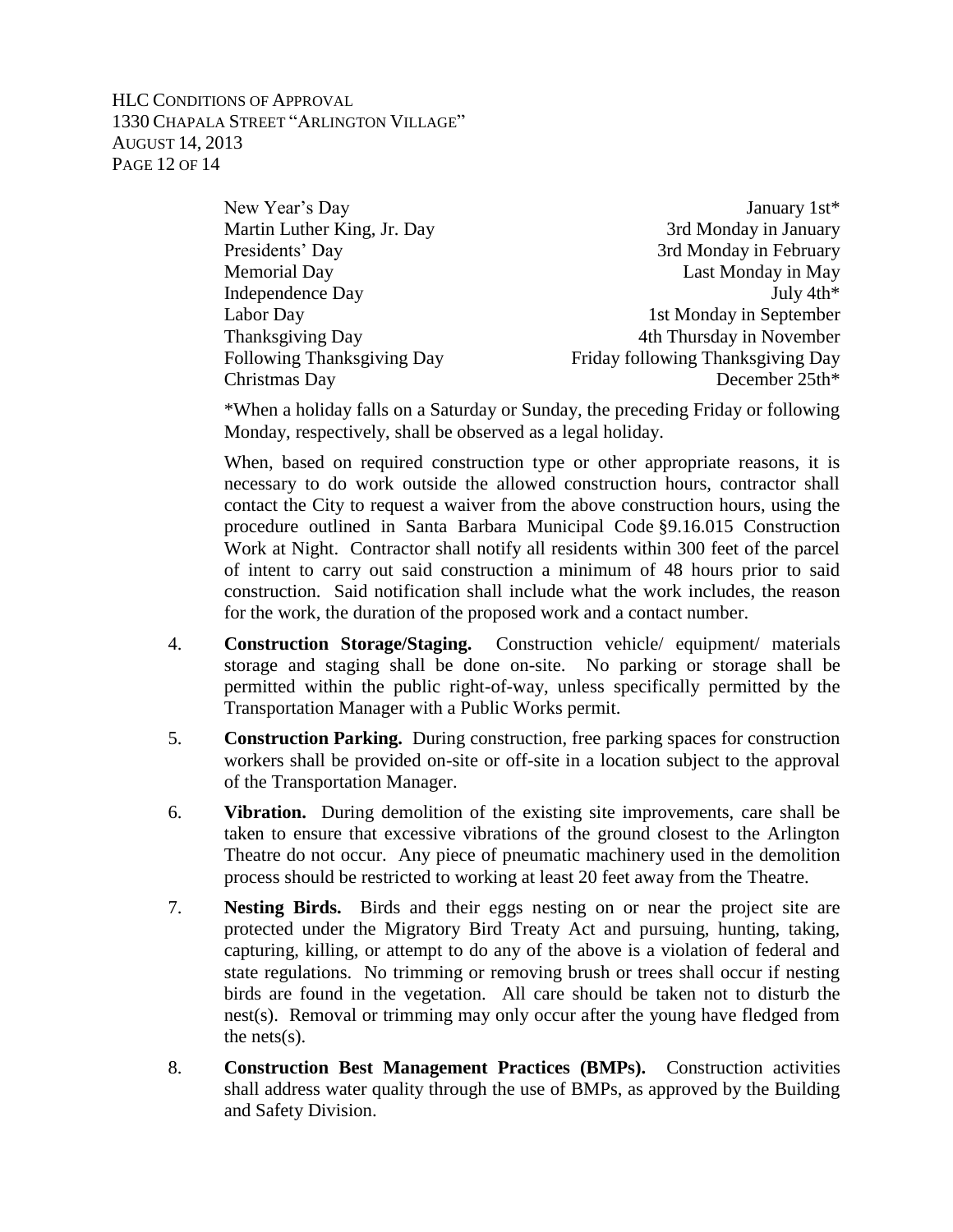HLC CONDITIONS OF APPROVAL 1330 CHAPALA STREET "ARLINGTON VILLAGE" AUGUST 14, 2013 PAGE 13 OF 14

- 9. **Street Sweeping.** The property frontage and adjacent property frontages, and parking and staging areas at the construction site shall be swept daily to decrease sediment transport to the public storm drain system and dust.
- 10. **Construction Equipment Maintenance/Sound Control.** All construction equipment, including trucks, shall be professionally maintained and fitted with standard manufacturers' muffler and silencing devices.
- 11. **Construction Dust Control - Expeditious Paving.** All roadways, driveways, sidewalks, etc., shall be paved as soon as possible. Additionally, building pads shall be laid as soon as possible after grading unless seeding or soil binders are used, as directed by the Building Inspector.
- 12. **Air Quality and Dust Control.** The following measures shall be shown on grading and building plans and shall be adhered to throughout grading, hauling, and construction activities:
	- a. During construction, use water trucks or sprinkler systems to keep all areas of vehicle movement damp enough to prevent dust from leaving the site. At a minimum, this should include wetting down such areas in the late morning and after work is completed for the day. Increased watering frequency should be required whenever the wind speed exceeds 15 mph. Reclaimed water should be used whenever possible. However, reclaimed water should not be used in or around crops for human consumption.
	- b. Minimize amount of disturbed area and reduce on site vehicle speeds to 15 miles per hour or less.
	- c. If importation, exportation and stockpiling of fill material is involved, soil stockpiled for more than two days shall be covered, kept moist, or treated with soil binders to prevent dust generation. Trucks transporting fill material to and from the site shall be tarped from the point of origin.
	- d. Gravel pads shall be installed at all access points to prevent tracking of mud onto public roads.
	- e. After clearing, grading, earth moving or excavation is completed, treat the disturbed area by watering, or revegetating, or by spreading soil binders until the area is paved or otherwise developed so that dust generation will not occur.
	- f. The contractor or builder shall designate a person or persons to monitor the dust control program and to order increased watering, as necessary, to prevent transport of dust offsite. Their duties shall include holiday and weekend periods when work may not be in progress. The name and telephone number of such persons shall be provided to the Air Pollution Control District prior to land use clearance for map recordation and land use clearance for finish grading of the structure.